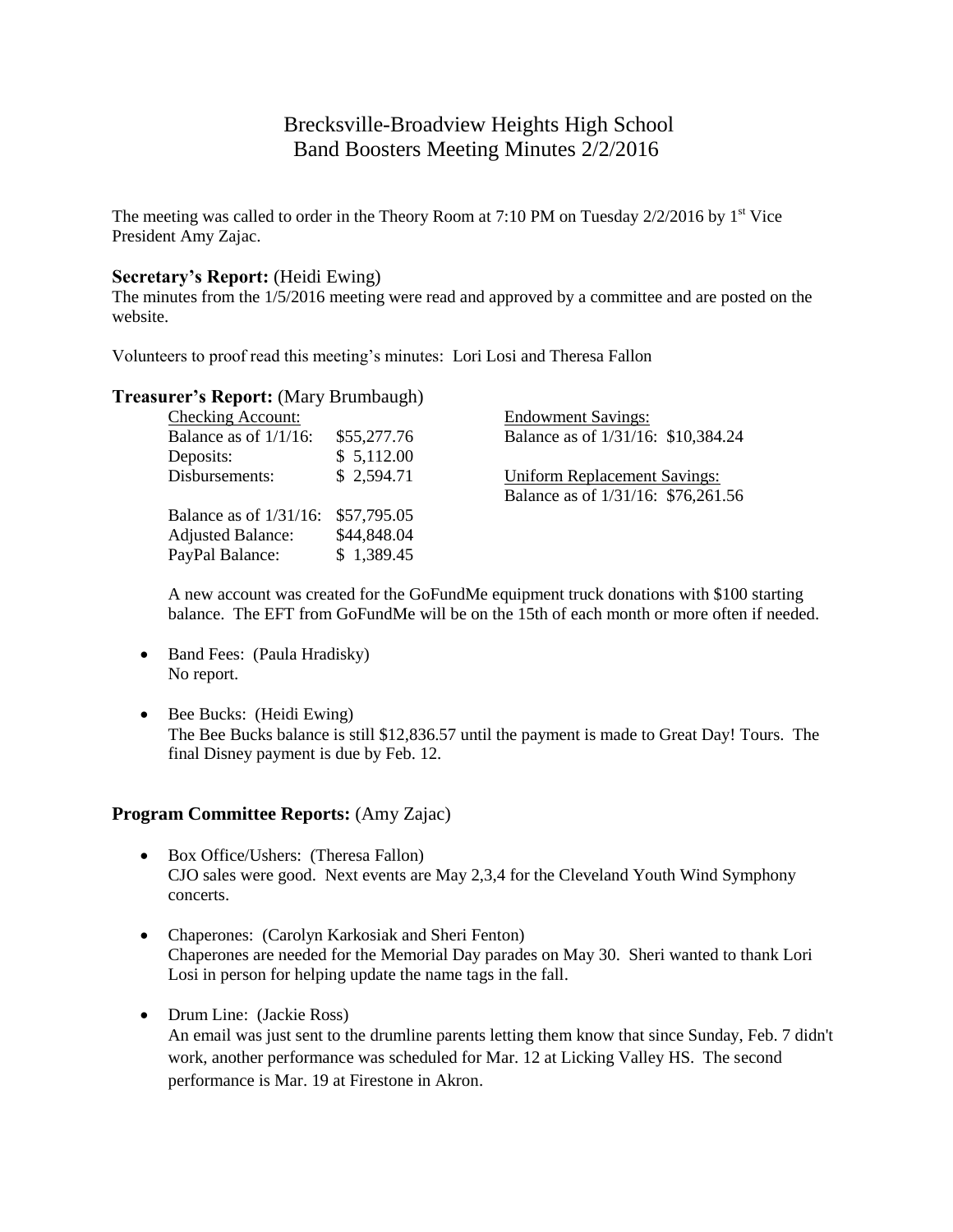- Hospitality/Game Snacks: (Laura Kovach) Laura will need donations for eighth grade night in May.
- Flagline: (Barb DelRoso & Grace Gaines) The Princess Bee-Line Flag Clinic registration flyer is posted. Practice will be March 5 from 9am-noon at the HS band room for students Kindergarten - 5th grade. Performance will be at the Pancake Breakfast on March 12. The cost is \$25 and due by Feb. 22. Registration will be limited to first 30.
- Newsletter: (Michelle Shively) February newsletter went out on January 31.
- Webmaster: (Janice Schenk) Janice updated the website with both the newsletter and meeting minutes.
- PSO: (Michele Mihalich) Michelle said all are welcome to attend the Thursday PSO meeting and the March 3 brunch. Reminders - No School Feb. 12 and 15, Middle School performance of Alice in Wonderland on March 5 and 6, Beach Ball on Mar. 12 with a discounted price if tickets are purchased by Feb. 14.
- Publicity: (Amy Studer) We are hoping to find a volunteer to work along with Amy to do the publicity for next year. Please let us know if you are interested.
- Sr. Night: (Renee Waite) No report.
- Swarm Board & Decorations: (Jackie Ross) Jackie will be doing the Swarm Board in early March with "Music Lifts You UP" using the UP movie theme. She also would like someone to help with this next year.
- Uniforms: (Denise Eder/ Cheryl Dunphy/Lori Reagan/Lori Losi) Sheyenne Uhlir and Rima Julien will be added to the uniform committee for next year. Kathy Holland & Lisa Karakostas will be added to help Lori Losi with summer uniforms. The committee has been busy packing hats in new containers for the Disney trip in March. Volunteers will be needed to help sell white gloves for \$3 and used Dinkles for \$10 at the Feb. 22 Disney meeting. The balcony doors will be locked so all will pass the sale tables on the lower level. They will need 2 tables and 4 parents at each at 6:30pm. Everyone (except percussion/front ensemble) should have a brand new pair of gloves for Disney. This will be the last time they will be sold before the trip.
- Yard Signs: (Lori Samhric and Ann Marie Williams) No report.
- Band Alumni: (open) No report.

# **Ways and Means Committee Reports:** (Kathy Drinko)

 Athletic Program: (Michelle Cline) No report.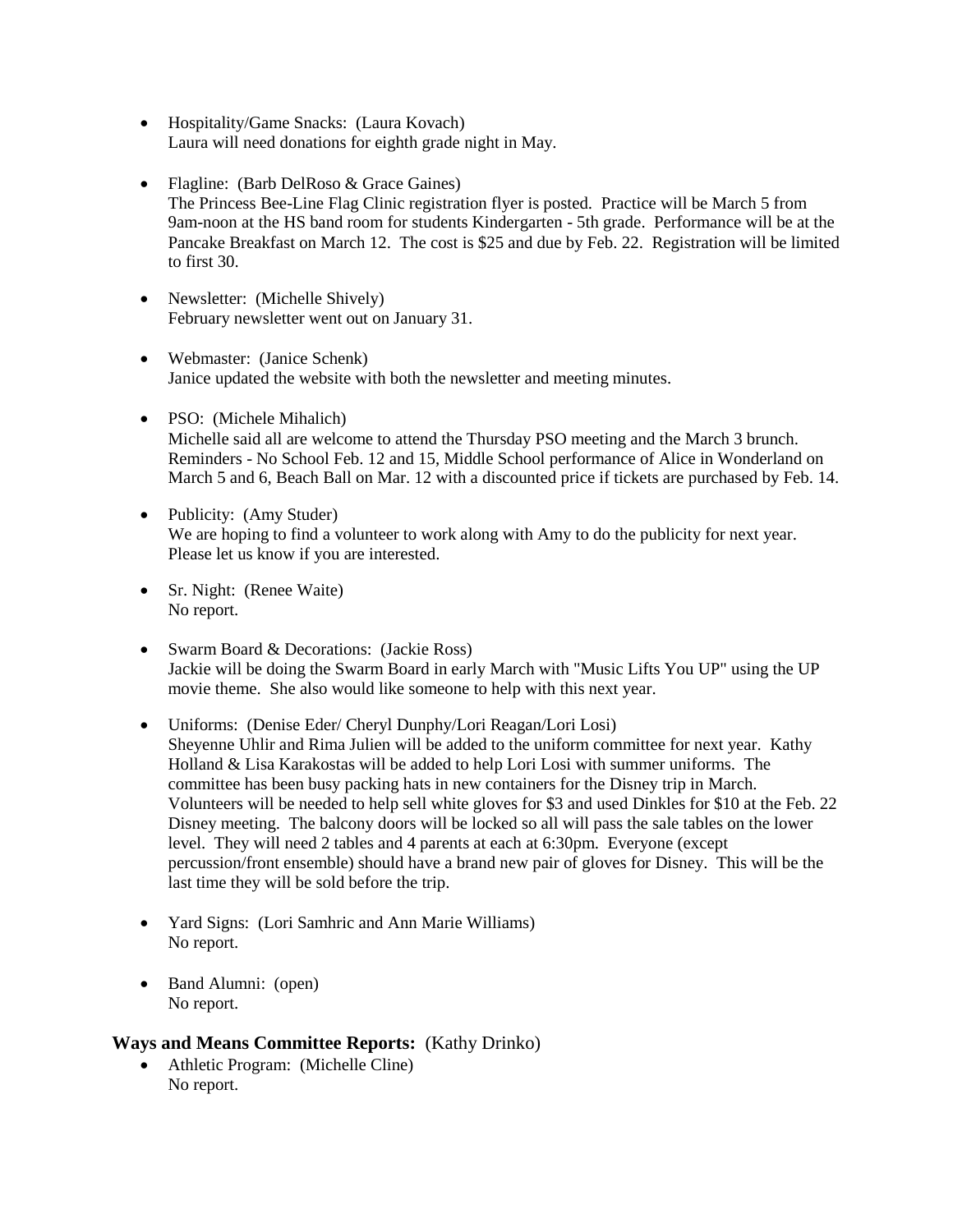- Athletic Program Layout: (Michelle Shively) Nothing to report since the layout is done.
- Athletic Program Sales: (Les & Julie Gicei) Kathy said there are still a few winter programs left for \$5 each.
- Citrus Fruit Sales: (Kathy Drinko and Lynn Robie) Kathy had nothing to report since the sale is complete.
- Disney Raffle: (Dina Packard) Dina had nothing to report since the raffle is complete.
- Endowment/Patrons: (Theresa Fallon) Theresa had another \$150 from patrons to submit to treasurer.
- Spirit Wear: (Rose Jonovich and Dina Packard) Rose said all spirit wear orders were picked up. There was a request to sell spirit wear at the Pancake Breakfast but there is no inventory and it is not just a band event.
- Pancake Breakfast/Music in our schools event (Suzanne Orlando) Flyers are printed and ready for Lori Losi & Carolyn Karkosiak to post. They mentioned it might be a good idea to wait until Ticket to Broadway is over then replace those signs with the breakfast signs. A small breakfast  $(2 \text{ pancakes } \& 1 \text{ sausage})$  will be \$5 and a large breakfast (3 pancakes  $& 2$  sausage) will be \$8 with volunteers eating free. The Art Show will be at noon in the center hall with a Cityscape and Live art. The Easter Seals truck will be in the Middle School parking lot for cloth donations. A Save the Date flyer will be in all music programs and 8x11 flyers at all Elementary, Central & Middle school offices for parents to take. Can the directors please request advertising on the digital sign at front of Middle School? Suzanne will check to see if that was already done. The proceeds from the breakfast will be used for Technology updates which might include Middle School sound systems in choir & instrument Rooms, projector & screen in auditorium, electric pianos in practice rooms.
- Easter Seals: (Nancy Randall)
	- The band flyer will say if you are not able to donate Mar. 11 or 12 then donate at permanent Athletic bins. Truck holds approximately 1250 bags and we can earn about \$3000 if filled. Nancy will need help with advertising and volunteers Friday from 5pm-9pm and Saturday from 8am-4pm.

## **Band Director's Report:** (Mr. Wyse/Mrs. Astey)

Congratulations to Nick Mihalich who performed with the 2016 OMEA All-State Band. Mr. Wyse performed twenty years ago with the 1996 OMEA All-State Band so it brought back great memories. Thanks to Laura Kovach for putting together the meal for the HS jazz band and CJO members. It was a great experience and we at least broke even from the Cleveland Jazz Orchestra concert. Solo & Ensemble is Feb. 6. The jazz band will open the Ticket to Broadway performance Feb. 27. The jazz band will perform Mar. 18 at the Lakeland Jazz Festival. Band Camp Dates will be Aug.1-5 from 8am-noon and Aug. 8-12 from 8am-3pm and 6pm-9pm. He is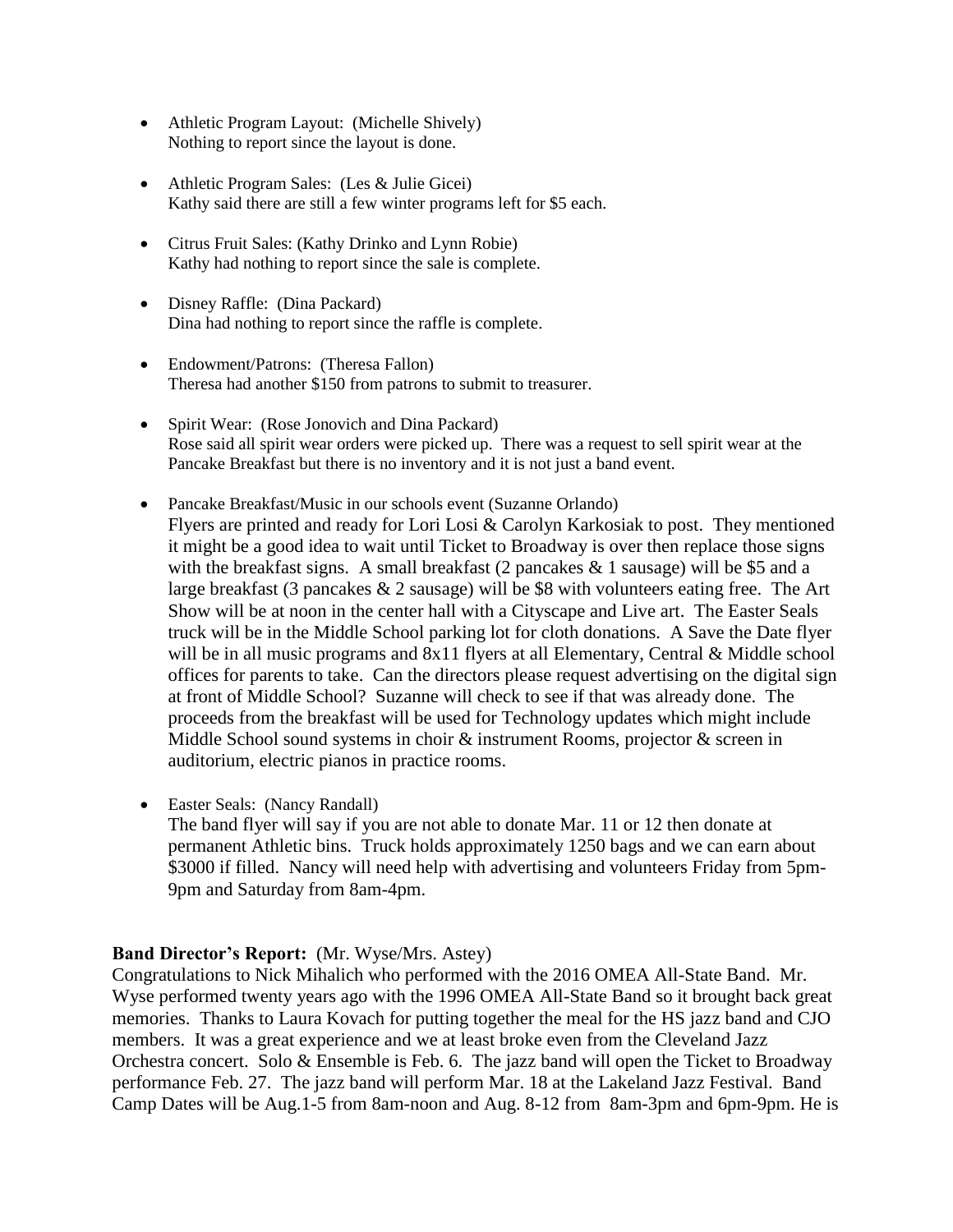working on scheduling the band to play the National Anthem in the fall at an Indians game. He has also contacted Chris Hope to try to schedule the band to play at an OSU skull session where the band plays at a pep rally in St. John Arena before an OSU football game as the football team and OSU Marching band enter. They try to do this every four years. Disney chaperone meeting is Feb. 8. Please bring all forms and meds to the Feb. 22 Disney meeting. There will be two practices before the Disney trip on Monday, March 14 and 21 from 6-9pm. There is a conflict with several that also have a mandatory Confirmation meeting March 14 from 7-9pm. Mr. Wyse will contact the church to work out details. Eighth grade night was moved from May 26 to May 19 since it interfered with the Middle School awards banquet on May 26. A new summer uniform shirt was discussed with a more modern dri-fit polo either red with white or black side insert . Rose Jonovich, Lori Losi and Lori Reagan are requesting pricing quotes. Lori Losi made a motion to change shirt for 16-17 marching band, Rose Jonovich seconded the motion and no one opposed the motion. Rick Berdine asked Mr. Wyse if the band would consider leasing an equipment truck which would cost less than a purchase and could be a newer model. Some questions about this option - how would shelving be handled for the instruments, could we add a removable magnetic sign, what would happen with the GoFundMe money that was already raised? Preference is probably still to purchase an equipment truck. Liberty Ford and Barberton are working on pricing. Kathy Richards suggested we could purchase from Liberty if they agreed to return for a Ford Drive One fundraiser. Linda will also be asking new businesses in the area (University Hospitals) to advertise and existing (ProgressBook). Some companies will match donations so make sure you ask. Twitter is a good way to get the word out.

## **President's Report:** (Linda Begley)

### Old Business:

The Nominating Committee of Theresa Fallon, Amy Zajac and Lori Reagan will need to submit nominations for the six board positions (President, 1st Vice President, 2nd Vice President, Secretary, Treasurer and Assistant Treasurer) to the Executive Committee a minimum of two weeks prior to the May 5 meeting and election.

### New Business:

Committee Chairs were asked to please submit a one page summary with "Tips of the Trade" to help the next Committee Chair. The Webmaster does not do much now that the website is up and running. The Secretary or band directors could just post the Minutes and Newsletters. A motion was made by Janet Donnella and approved by attendees to remove this committee. The By-laws will be revised to include website updates in the Secretarial duties. It has been more and more difficult to get newsletter articles. Mr. Wyse will review with the Student Officers to possibly move this to a smaller production by the students instead of the parents with an article from director, booster president, and some photos. This year we may add an FAQ brochure for the eighth grade parents that could be re-used. Suggested items to include were parent tips, student tips, and a place for notes. Mrs. Astey said they are going to try and incorporate the High School student leadership into the March concert for the 7th & 8th grade bands. There are about 65 in the 8th grade this year and it is great for them to be able to start meeting and interacting with high school students before band camp. Janet Donnella will be working to put together a vendor fair like the old GoShow. The Sounds of the Stadium night was suggested as a possible date but some expressed concern that many may be coming straight from work and have